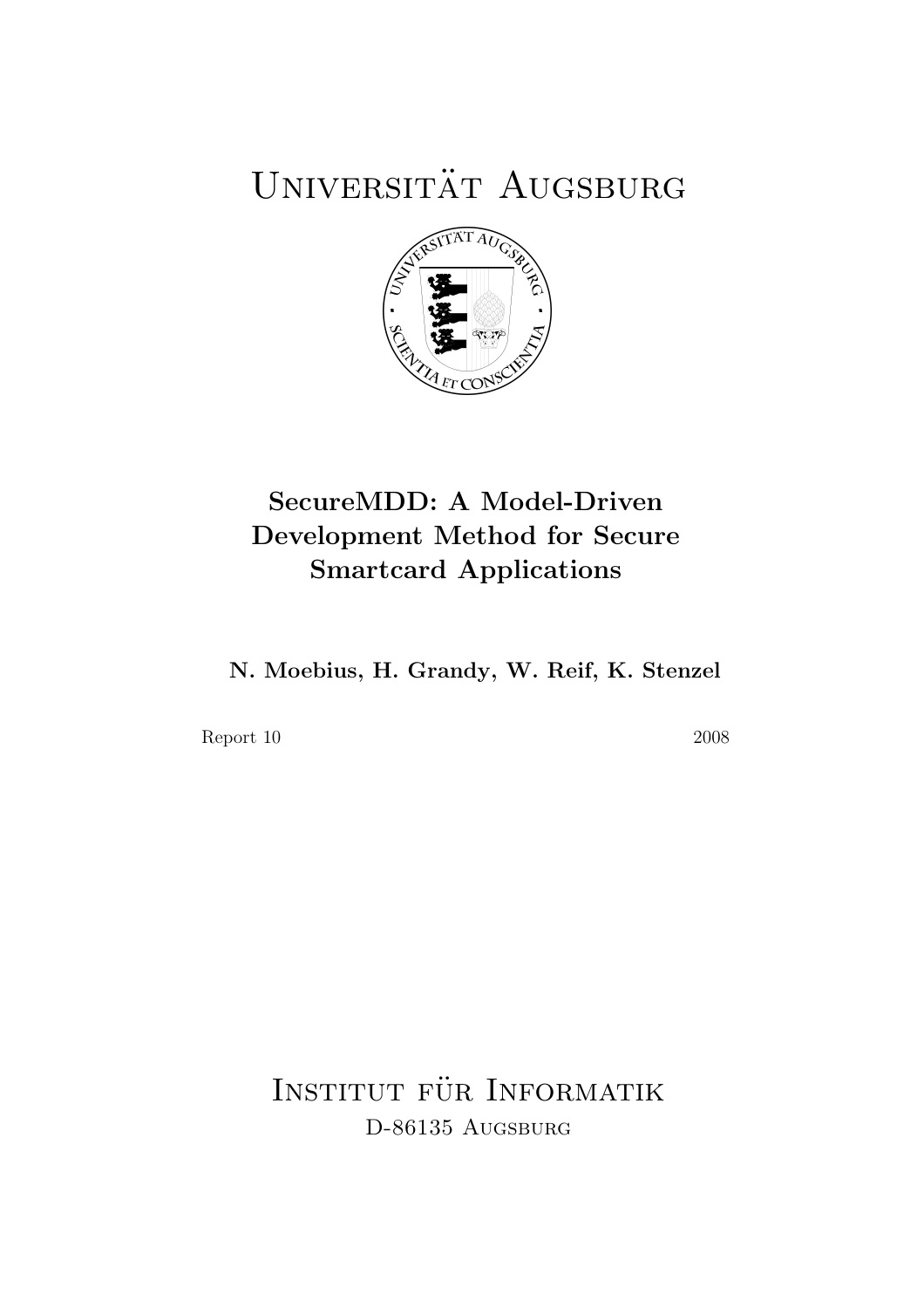Copyright  $\odot$  N. Moebius, H. Grandy, W. Reif, K. Stenzel Institut für Informatik Universität Augsburg D–86135 Augsburg, Germany http://www.Informatik.Uni-Augsburg.DE  $-\frac{1}{2}$  rights reserved  $-$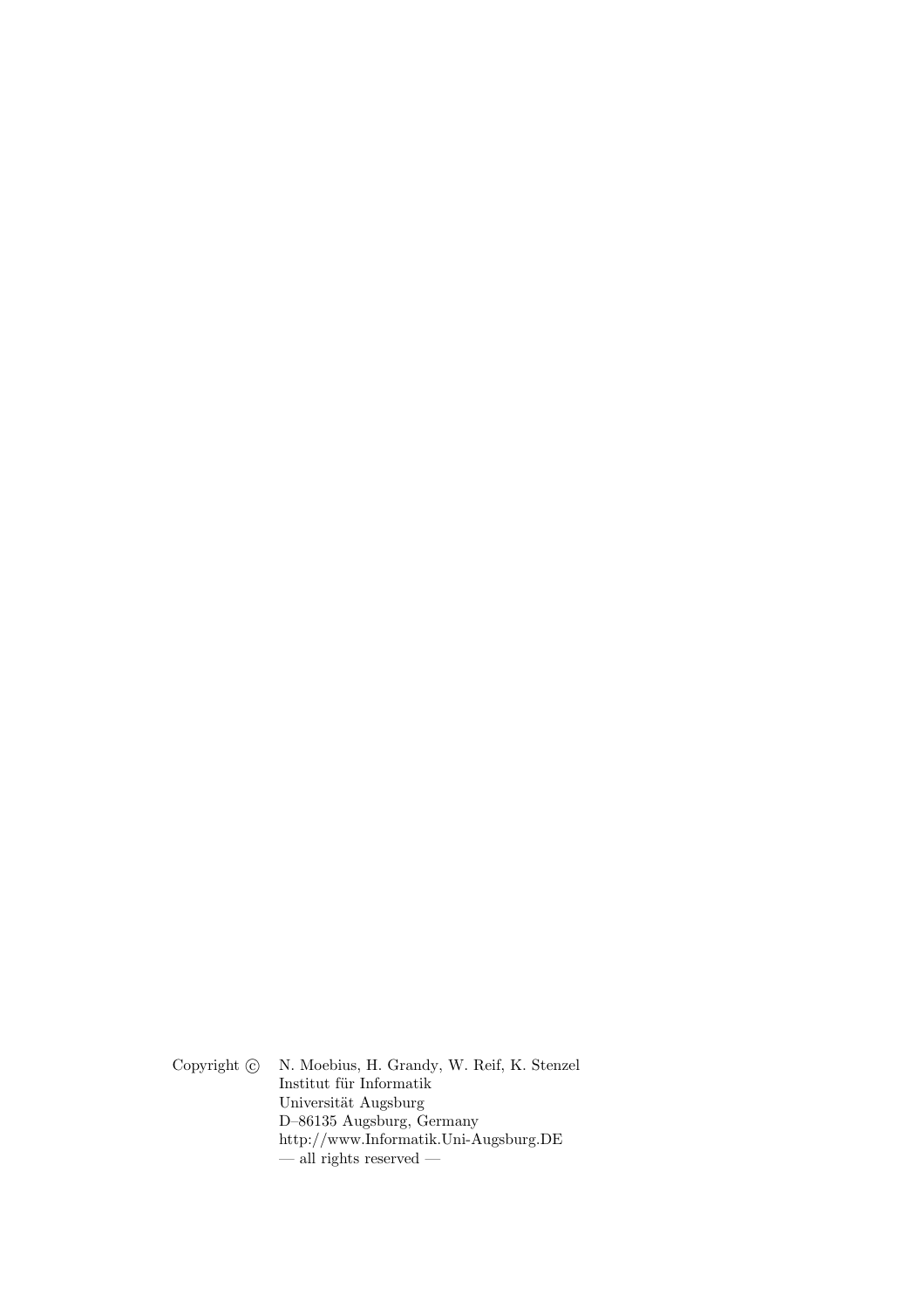### SecureMDD: A Model-Driven Development Method for Secure Smartcard Applications

Nina Moebius, Holger Grandy, Wolfgang Reif, Kurt Stenzel Lehrstuhl für Softwaretechnik und Programmiersprachen, Universität Augsburg, 86135 Augsburg, Germany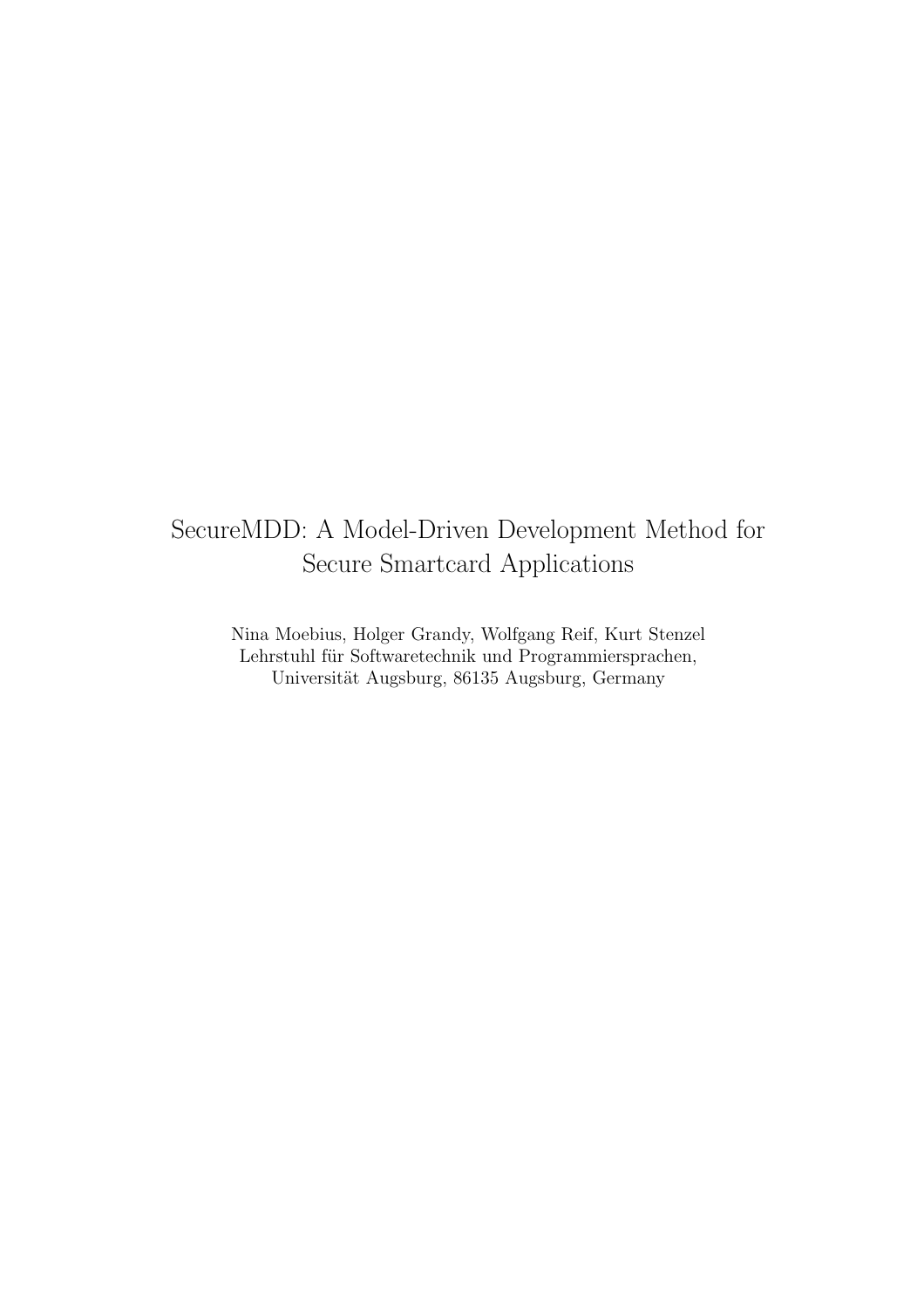#### Abstract

In this paper we introduce a method to apply model-driven ideas to the development of secure systems. Using MDD techniques, our approach, called SecureMDD, provides a possibility to verify the correctness of a system at the modelling stage. To do so, we generate different platformspecific models from one common platform-independent UML model. The considered platforms are JavaCard and a formal model. The formal model is used for the verification of security properties. For the verification results to carry over to the Java(Card) code, these models have to be equivalent with respect to security aspects. This requires complete code generation without the possibility to manually complete the Java(Card) code. To devise such sophisticated models, we extend action elements of activity diagrams. In this paper we focus on the part of our approach which is used to generate secure smartcard code.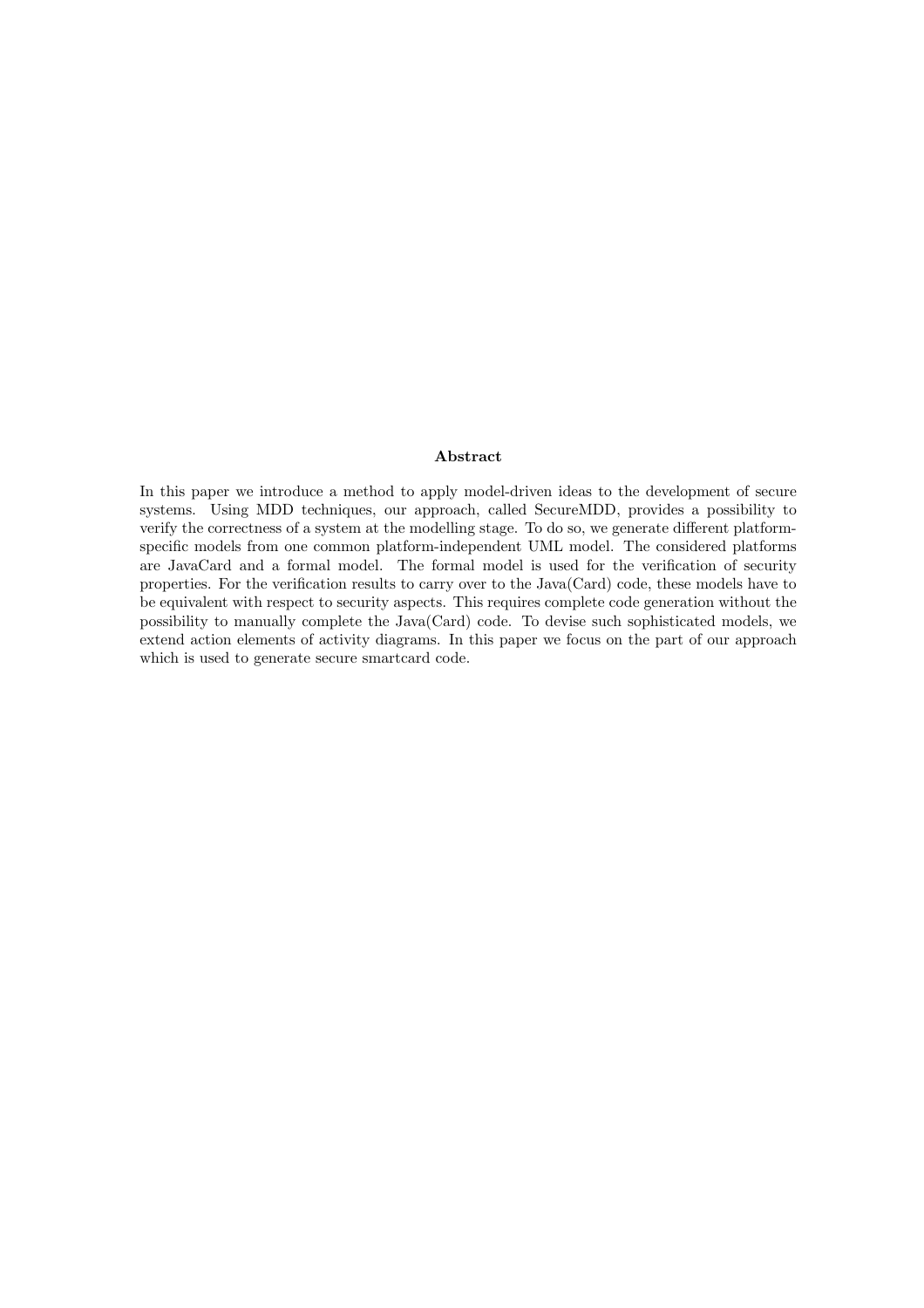# Chapter 1 Introduction

Model-driven development has become one of the most promising approaches to handle the complexity of computer systems. This is achieved by rigorous application of domain modeling techniques and accomplished by using transformation functions e.g. for the generation of executable code. Especially the domain of security-critical distributed systems is a promising field for the application of model-driven development because the required quality of the applications and their correctness regarding specifications is crucial. Applications of this domain are often E-Commerce applications, for example electronic payment systems or electronic ticket systems. But also applications such as the German electronic health card which is realized as service-oriented architecture and has to cope with security aspects such as secrecy and role-based access control fit into this domain. These applications have in common that they are based on cryptographic protocols. These protocols are very difficult to design.

In this paper, we present SecureMDD, which is a model-driven technique for developing security-critical applications. In our opinion, only by integrating security considerations from the very beginning of application development the resulting product can be really secure. On the other hand, only by using established modeling techniques already elaborated in the Software Engineering research, the inherent complexity of such applications can be handled with more ease. Then, design errors, e.g. in the design of the security protocols, are less likely to occur.

Besides just treating the generation of secure executable code we furthermore extend our approach to the model-driven generation of formal specifications from the same platform-independent model. Using this formal model we verify certain security properties for the modeled application. For verification techniques our group already developed a formal approach [11]. On the other hand, model-driven development also allows for generation of executable code. Our goal is to generate code that is, in terms of refinement, correct with respect to the formal specification. We already developed a refinement methodology for hand-written code and model [9]. By extending this methodology to generated code and model we are bringing together formal methods and model-driven Software Engineering into one integrated approach.

To the best of our knowledge this is the first approach dealing with the integration of formal verification of security aspects and the generation of executable code. To be able to prove the security of the modeled application and generate an implementation of it at the same time, we have to be able to completely model an application, including method bodies. For this reason we extend UML activity diagrams by a simple language which allows the expression of state changes. Note that our aim is to automatically generate an implemenation of the security-critical parts of the application, we do not consider user interfaces, data base access and so on.

Significant research has already been done on the application of model-driven development to security-critical applications, e.g. [17] [20] [2] [19]. But none of those approaches integrates the application of formal techniques on the one hand and the generation of correct code on the other hand. We will give a detailed comparison to those approaches in Section 6.

We currently focus our work on smartcard scenarios. Smartcards are inherently securitycritical, but also relatively small in their size and therefore easier to cope with. In a second step,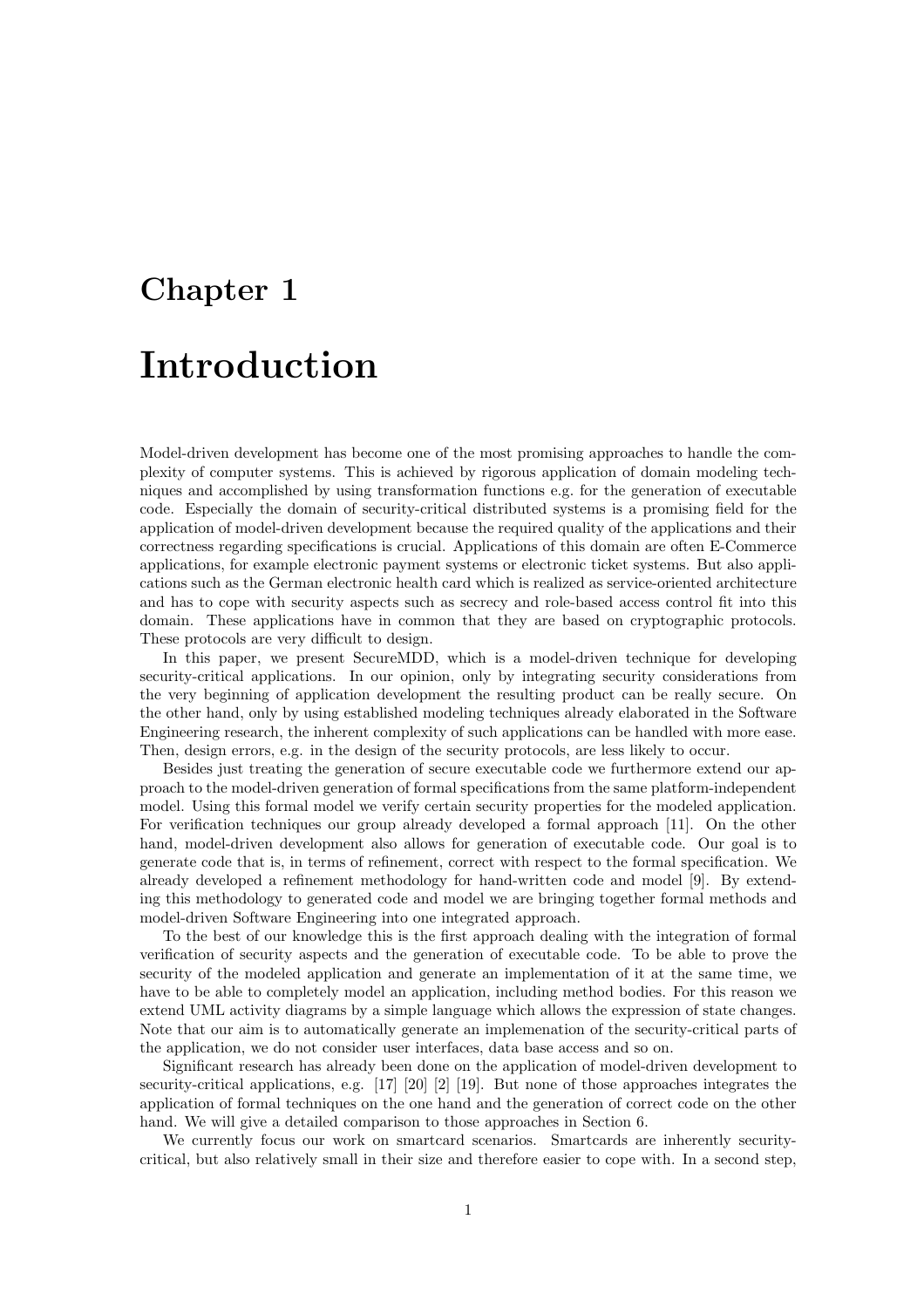we plan to extend our method to other areas of security-critical applications, e.g. using Web Services. All considered applications have in common that they are built on application-specific security protocols.

In this paper we introduce a method to generate executable JavaCard code from a platformspecific model. This PSM is generated from a platform-independent model that also serves as source model for a formal specification. The platform-specific model can be completed by platformspecific information but this does not cause any inconsistencies with the platform-independent model. The introduced approach can be applied to all (smartcard) applications that are based on cryptographic protocols.

Section 1.1 presents our integrated model-driven approach and introduces the different modeling levels. Section 2 gives an overview of the specifics regarding the programming of Java smartcards. We illustrate our approach by a case study called Mondex which is an electronic payment system and shortly introduced in Section 3. Section 4 presents our modeling of security-critical systems with UML which we extend to be able to completely model the system. In Section 5 we describe the generation of executable JavaCard code from these models. Section 6 introduces work that is related to ours and Section 7 concludes.

#### 1.1 From Abstract Models to Secure Executable Code

A lot of research work, for example [22] and [23], addresses the abstract specification of security protocols as well as the proof that the specified systems are secure. Most of these approaches deal with proofs of security properties only at the level of abstract specifications but do not consider the implementation of the system. In practice, this does not suffice since additional weaknesses may be added on the code level. Initially, we tried to bridge the gap between abstract specification and code by adopting a refinement technique and using interactive verification. This approach guarantees that security properties of the abstract specification are also valid at code level [12] [10]. This work turned out to be successful but also very time-consuming. Therefore, our new approach aims to generate both, a formal model for verification as well as executable code, from a common platform-independent UML model. We define the formal specification as well as the smartcard application to be two different platforms. We generate platform-specific models for each platform from the platform-independent model and, in a next step, the formal model resp. code. Figure 1.1 gives an overview of our approach.

The platform-independent level defines an abstract view of the application under development including dynamic and static aspects of all involved components. This model is transformed into a platform-specific model that contains information needed for the generation of JavaCard code for the smartcard as well as Java Code for the component communicating with the card. Thus, we generate platform-specific models defining the behavior as well as data types for each component of the application. In this paper we focus on the generation of the smartcard part of an application but our approach is extendable to generate the Java code runnable on a smartcard terminal as well. Then, the JavaCard code, resp. Java code for the terminal, is created by model-to-text transformation from the platform-specific Card PSM resp. Terminal PSM.

Furthermore, the platform-independent models are translated into a platform-specific model, Formal PSM, containing the required information to generate a formal model based on abstract state machines [13] [4]. In a next step, after generating the formal specification from the Formal PSM by model-to-text transformation, security properties can be specified and verified using the formal model in the interactive verification system KIV [1]. For the formal specification as well as the verification we adapt the specification methods and techniques developed in the Prosecco approach. Here, a formal specification of a security-critical application is given as an algebraic specification in combination with abstract state machines. An overview of the approach can be found in [11].

In the following we focus on the code generation for smartcards and the corresponding platformspecific modeling. The transformations are not yet implemented but the concepts introduced here are going to be used as templates for their realization.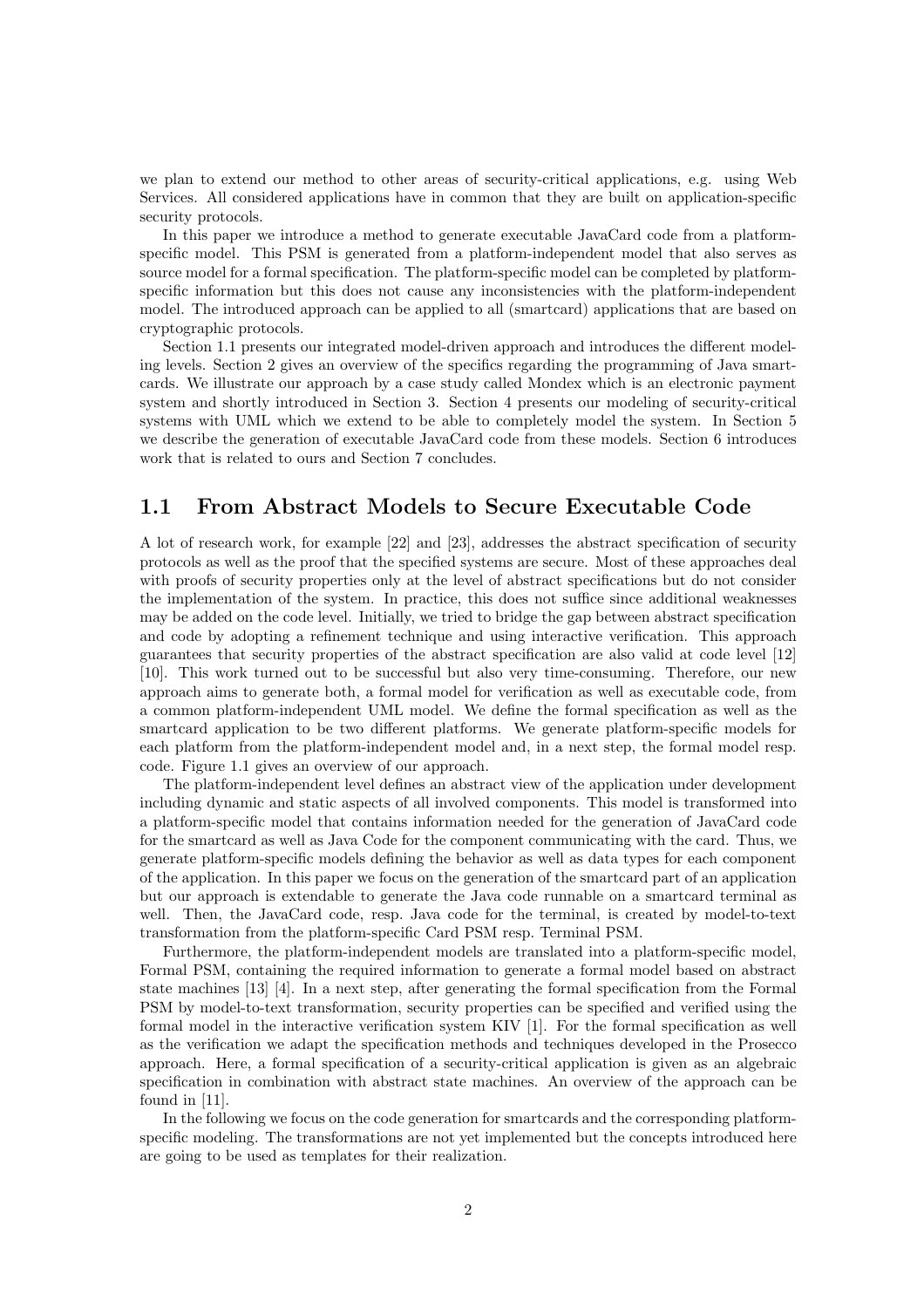

Figure 1.1: Overview of SecureMDD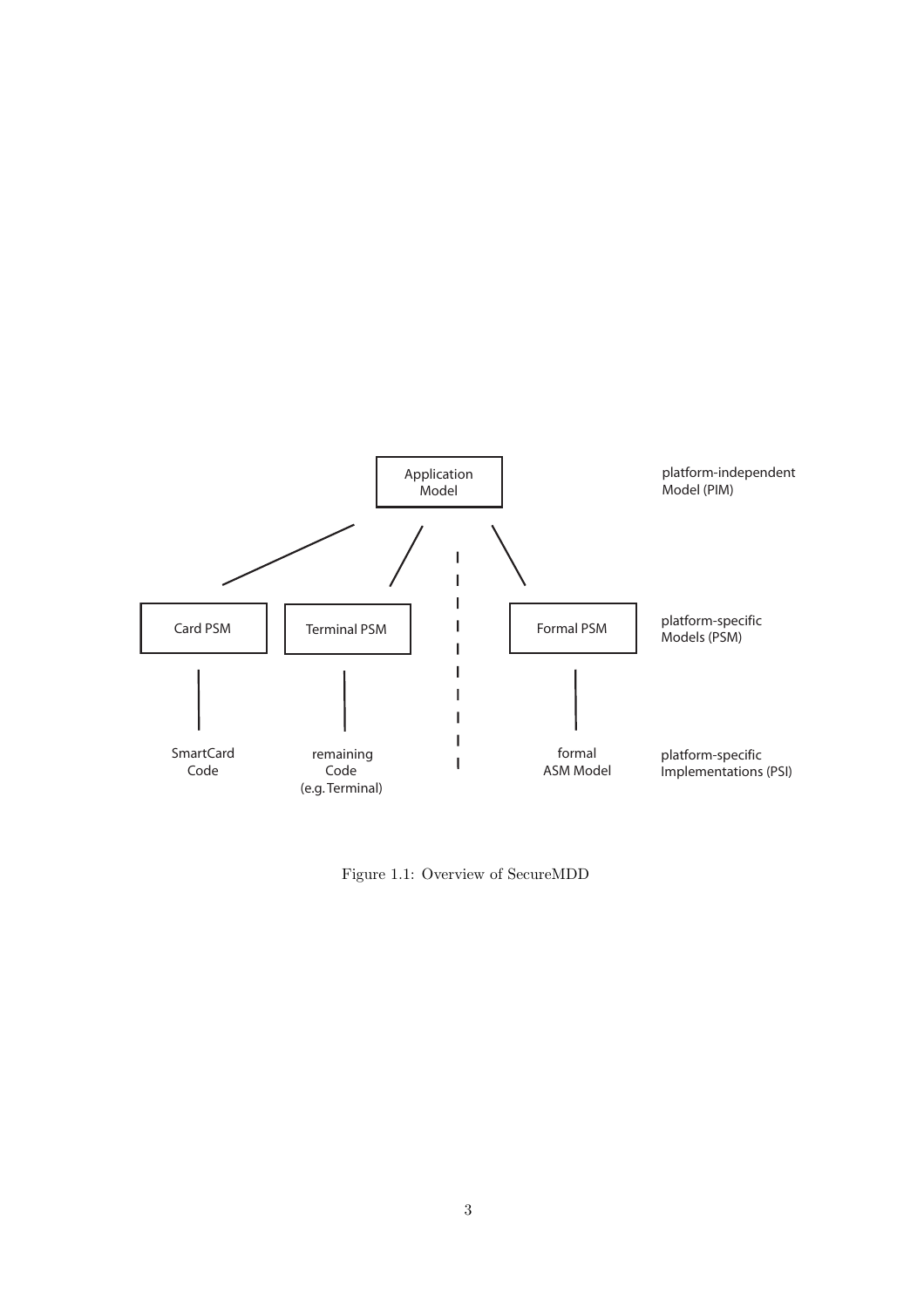### Chapter 2

## Smartcards using JavaCard in a Nutshell

The JavaCard [25] technology facilitates the use of Java on resource-constrained devices such as smartcards. Since these small devices are not very powerful, only a subset of the functionality of Java is supported. Unsupported functions are, for example, garbage collection, dynamic class loading and threads. Even the use of large primitive types such as integers is unsupported. Another difference between JavaCard programs and Java programs is the limited storage space on the smartcard. To avoid memory leaks best practice is to allocate all memory during the initialization phase.

Smartcards communicate with a terminal by receiving and answering commands using Application Protocol Data Units (APDUs). The card does not initiate the communication, instead it waits until receiving a command APDU from the terminal. Then, the card processes the command APDU and returns a response APDU. Typically, JavaCard programs are not written using object-oriented paradigms. Instead, byte arrays and primitive data types such as shorts are manipulated directly.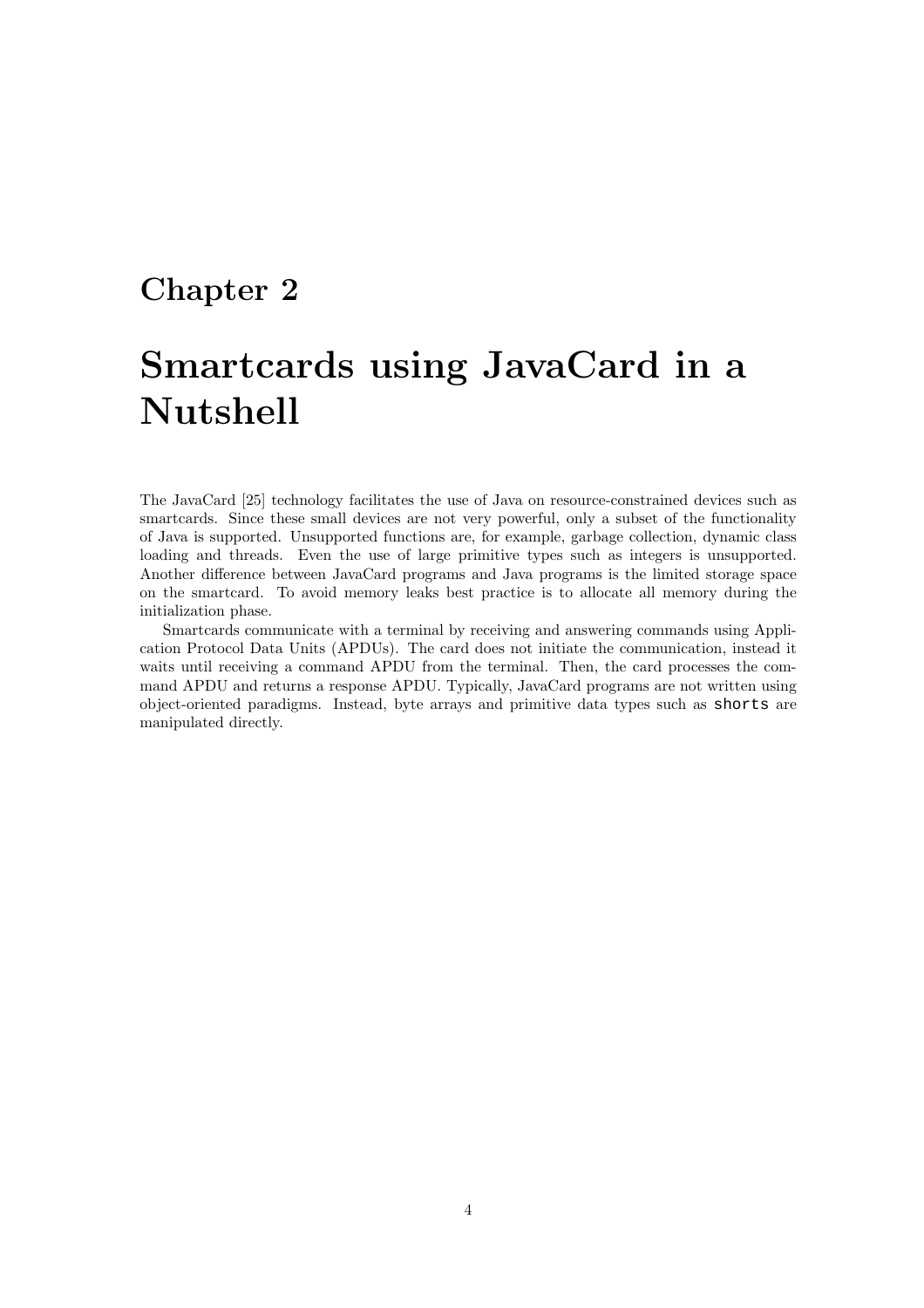#### Chapter 3

## An Electronic Payment System: Mondex

We illustrate our approach with an example, namely an electronic purse system called Mondex [6]. Mondex is a product of Mastercard International [15] and is used to replace coins by electronic cash. The Mondex case study recently received a lot of attention because its formal verification has been set up as a challenge for verification tools [26] that several groups [16] as well as our group [24] [14] worked on. To pay with his Mondex card, the customer of a shop inserts his card into a card reader which is also connected to the Mondex card of the shop owner. Then, the amount payable is withdrawn from the card of the customer and debited to the one of the shop owner. To ensure the practicability of the purse system, several security properties have to be considered. At first, it must not be possible to "create" money, i.e. to add money on one card without reducing the amount of another card. Furthermore, it has to be ensured that "no money is lost". If, for example, a card is removed from a card reader too early, a recovery mechanism has to guarantee that the lost amount can be recovered. Another point is the requirement that a Mondex card, after released to the customer, is on its own, i.e. it has to ensure the security for all transactions without the help of a central server.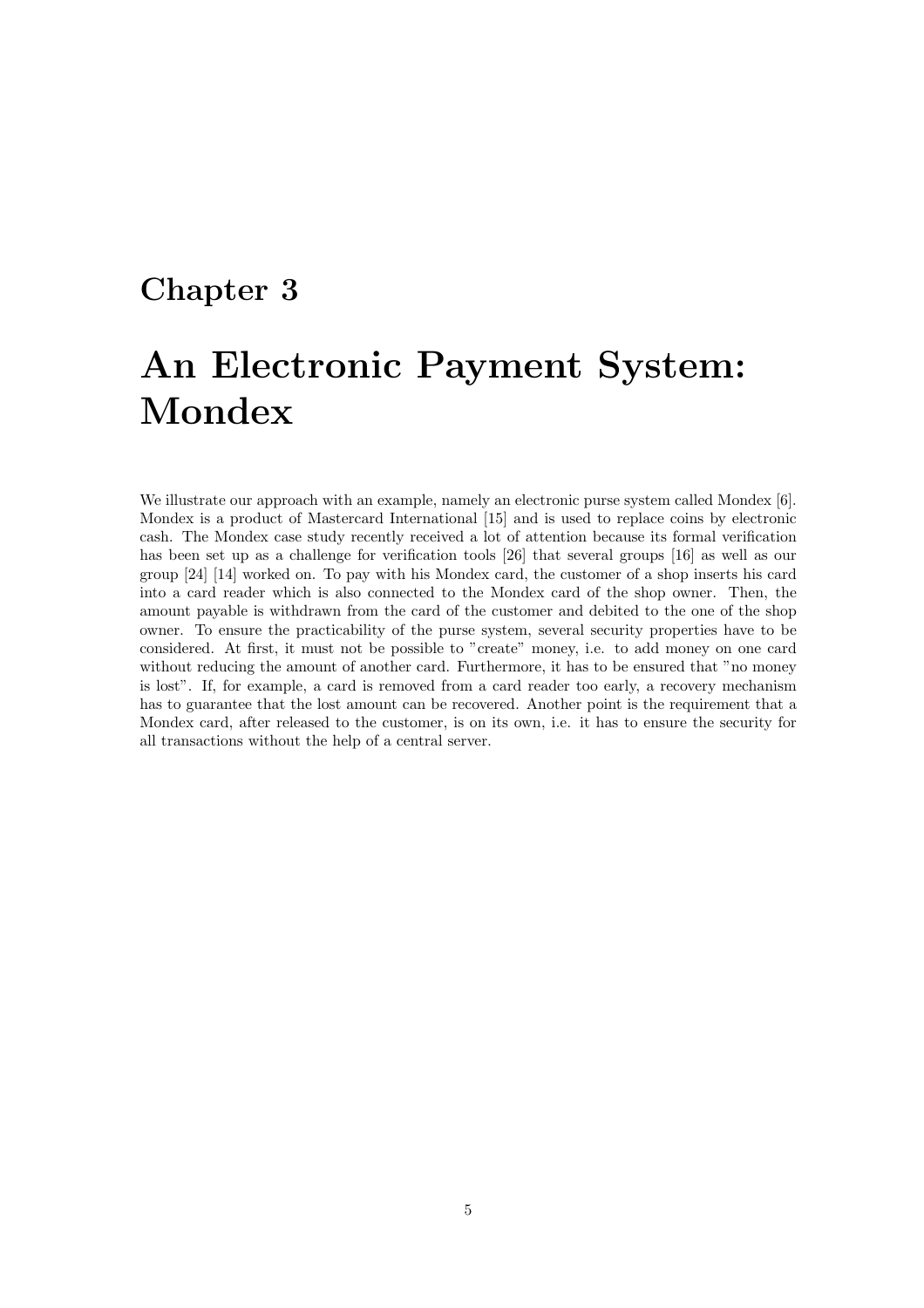### Chapter 4

## Modeling of security-critical applications with UML

The modeling methodology of our approach differs from the work of other groups (which is discussed in Section 6) by providing a way to completely model an application. This includes the static aspects as well as dynamic views.

UML facilitates the description of a system from different views. In our approach the following types of diagrams are used: Use case diagrams and descriptions are used to give an overview of the functionality of the system under development. Class diagrams are used to model the static view of an application. Sequence diagrams and activity diagrams are used to model the dynamic aspects of the system. Deployment diagrams serve for definition of the structure of the (distributed) system under development and to model the attacker abilities that are needed to prove that the system is secure. The aim of our modeling approach is to extend the Unified Modeling Language to be able to model security-critical applications that are based on cryptographic protocols.

Static aspects of a (distributed) application, modeled in class diagrams, are the components of the system, i.e. smartcards and terminals, that communicate to run a protocol, the message types that are used for communication as well as the data types. Specifics regarding the modeling of a security-critical application are the representation of encrypted data, digital signatures and hashed values. Furthermore, we need a facility to represent nonces (random numbers) as well as private, public and symmetric keys. We solve this by defining UML stereotypes to model the encryption, signing and hashing of data as well as appropriate data types to represent keys, secrets and nonces. To be able to model the processing of a received message (resp. to automatically generate method bodies) we define a language to extend UML activity diagrams such that it is possible to express state changes like variable assignments. The language is tailored to security-critical applications. For example, primitives exist to express the encryption and decryption of data. Furthermore, we use UML stereotypes and tagged values to add security-specific information to UML model elements.

In this Section we illustrate our methodology to model a security-critical application with UML. After presenting the platform-independent modeling, we discuss the addition of information on the platform-specific level. In this paper we concentrate on the smartcard part of the UML model. Since JavaCard code in our approach is mainly generated from class and activity diagrams, in the following the use of these diagrams is introduced in detail.

#### 4.1 Platform-independent Models

Figure 4.1 shows the part of the class diagram representing the smartcard and associated classes for Mondex.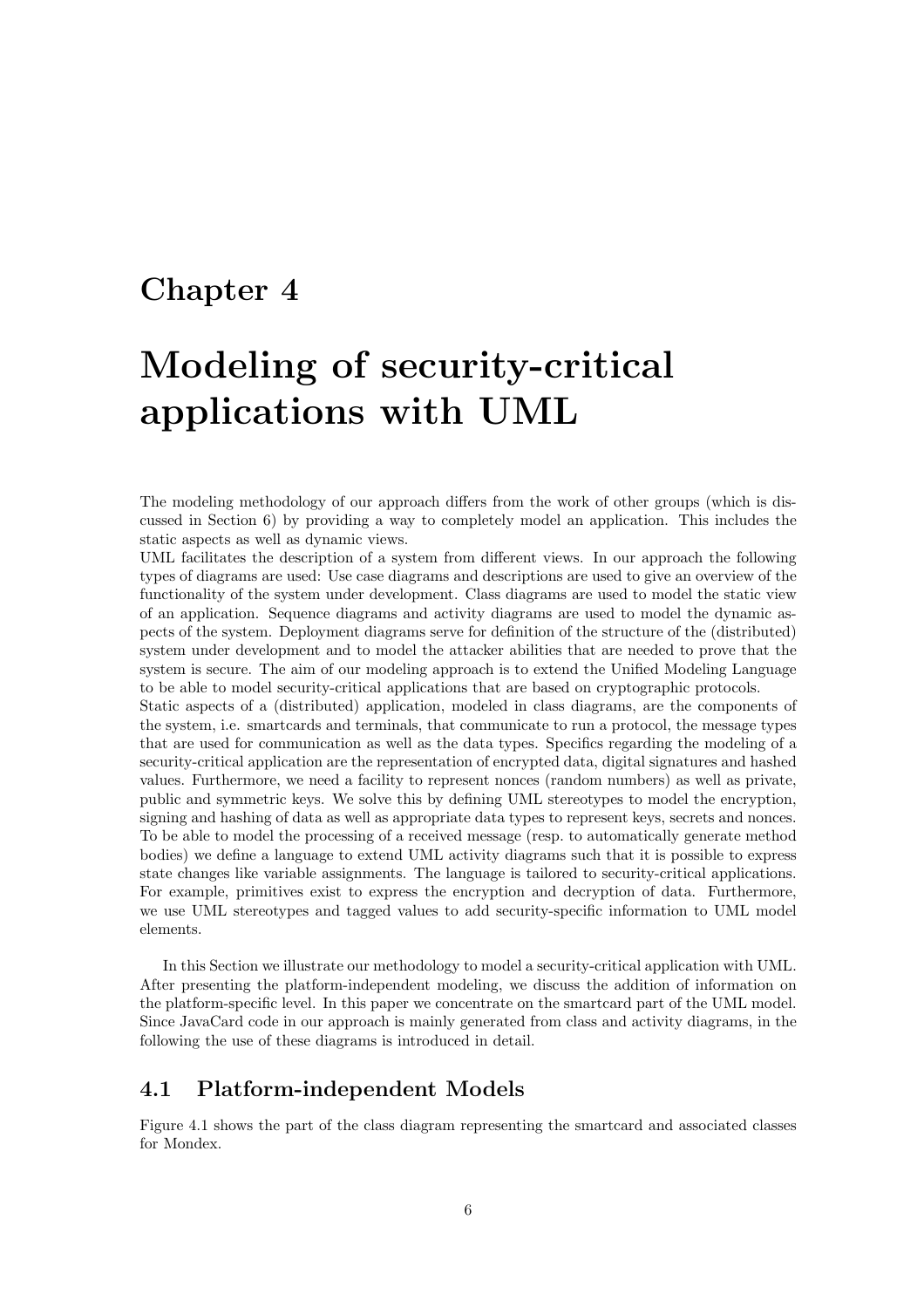

Figure 4.1: Part of the platform-independent class diagram consisting of the purse and its associated data types

The class representing the smartcard component, called Purse in Figure 4.1, is denoted by the stereotype ≪smartcard≫. Furthermore, the associated data types are denoted by stereotype ≪data≫. A purse stores its name and a continuous transaction number in an object called PurseData. Each component of the system that participates in the protocol run requires a status that indicates the state the component is in. This state is given as an enumeration of all possible states and the association is annotated with the stereotype ≪status≫. Moreover, the current transaction details are recorded by a data type called PayDetails. If a transaction fails, the current transaction details are stored in a list of PayDetails (denoted by stereotype ≪list≫) where at most 10 failed transactions can be logged. Furthermore, a purse stores its balance, a symmetric key which is the same on all cards as well as a counter that counts the number of failed transactions. On the platform-independent level all types of numerical values are defined by an abstract data type Number. For strings we use the abstract type String. These values have to be refined on the platform-specific level.



Figure 4.2: Message type Req with associated classes

During a protocol run messages are exchanged between the protocol participants. On the platform-independent level each message type is modeled by a class derived from an abstract class Message. Figure 4.2 shows one message type of the Mondex application, called  $\text{Re}q$  (= request). A Req message is sent from the to purse to the from purse to initialize a transfer of money. A Req message contains encrypted data. Data that is going to be encrypted is labeled as plaindata in the diagram using the stereotype ≪plaindata≫. In our case the data to be encrypted is of type PlainReq. An object of this type contains the PayDetails of the current transaction as well as a constant msgtype. During a protocol run an object of type Plainreq is going to be encrypted. The msgtype information is needed to prevent replay attacks since there are other messages in the protocol that contain the encrypted pay details of the transaction but use another msgtype.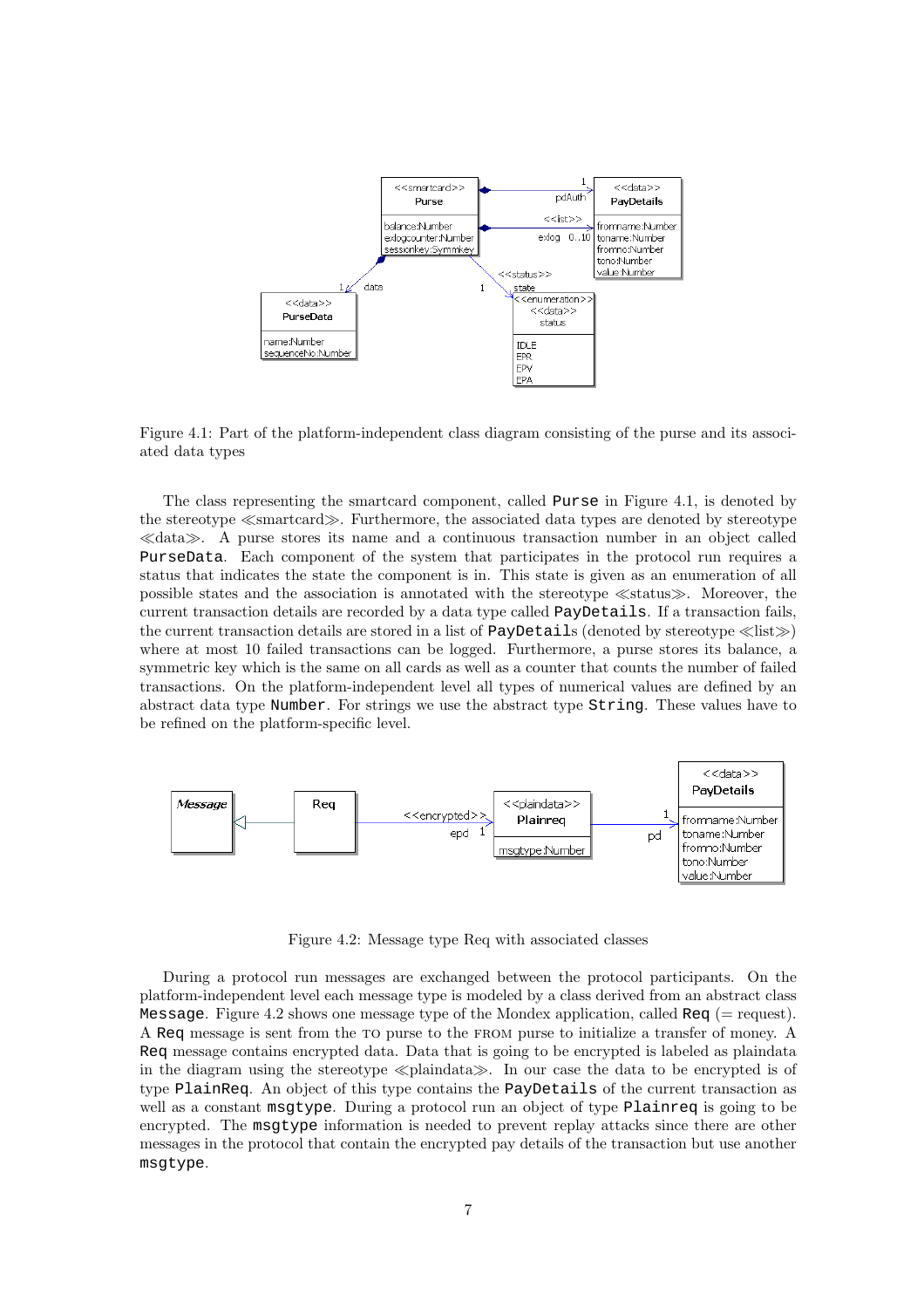To model the exchange of messages between the protocol participants we use UML sequence diagrams. This part of the dynamic modeling which only shows the message flow is then used to generate the skeleton of an activity diagram for each protocol by applying a model-to-model transformation. Then, the generated diagrams are completed by the developer. Note that we use activity diagrams instead of state machines because we emphasize the protocol flow between the participants which can easily be visualized when using activity diagrams. Furthermore, since we define the state changes of every participant in detail, activity diagrams are suitable to refine the modeled message-based view.

Here, we support the use of activity partitions to have partitions for each component participating in the protocol and sendSignal as well as acceptEvent actions to model the sending and receiving of messages. Furthermore, we provide support for actions to express assignments and object creation, decision nodes as well as initial and final nodes to model the begin and end of an activity. The use of parallel control flows is not allowed.

As noted earlier, we extend activity diagrams by the ability to express state changes. We exploit the fact that the content of some model elements, for example the action elements, has no predefined syntax and semantics. Instead, the OMG allows the use of arbitrary strings. We use this omission to add a simple abstract programming language that is used to specify the processing of a message. The syntax of the language is similar to Java syntax but limited to simple expressions and statements. When generating a formal model from the modeled application, the UML diagrams resp. the activity diagrams extended by the self defined language, are translated into abstract state machines [4]. ASMs have a well-defined and relatively simple semantics. The semantics of our models are defined by giving a mapping from the semi-formal UML descriptions into a formal presentation using abstract state machines.

The language facilitates the extension of sendSignal and acceptEvent elements by denoting the type of message that is sent resp. received and the assignment of message fields to local variables after receiving a message. For action elements assignments, the application of predefined arithmetical operations, the creation of objects as well as method invocation of predefined and self-defined methods is expressible. Complex state changes can be modeled using subdiagrams to improve readability. Furthermore, the language allows the definition of boolean expressions that are used as conditions for decision nodes. For example, updates of the state of a component, checks of preconditions that have to be satisfied as well as decryption of data is expressible. If the modeled protocol contains loops, these have to be defined in a separate activity (sub-)diagram.

Figure 4.3 illustrates the use of activity diagrams to describe a protocol run. For each component participating in the protocol we use a partition (which is generated from the sequence diagram). The Figure shows one detail of the partition of the purse component. The purse increases its field sequenceNo which is part of the PurseData data (see Figure 4.1). The sequence number is used to have a unique identifier for each transaction and to avoid replay attacks. Afterwards the state of the Purse is set to EPV which stands for "expecting value" and denotes that the purse is ready to receive a Val message. Then, an object plain of type Plainreq is created with msgtype REQ (which is defined as a constant in the class diagram) and the current pay detail pdAuth of the purse as parameters. Afterwards, the Plainreq object is encrypted with the symmetric key sessionkey (which is a field of class Purse). The encrypted data is sent as Req message. The receiving and sending of messages is also generated on the basis of the sequence diagrams. We use certain predefined methods that can be used in the activity diagram such as encrypt or decrypt. It may happen that complex algorithms are used that are difficult to model with activity diagrams. For this reason, the developer is allowed to add self-defined methods that are not specified resp. modeled on the platform-specific level. These have to be annotated with stereotype ≪selfdefined≫ in the activity diagram. For each self-defined method the model-to-text transformation generates a method signature. The code of this method has to be added by the developer on the platform-specific implementation level.

To define the number of components in the system, the communication links as well as the attacker abilities, we use UML deployment diagrams. Since the deployment diagram is more important for the generation of the formal model than for code generation, we omit the details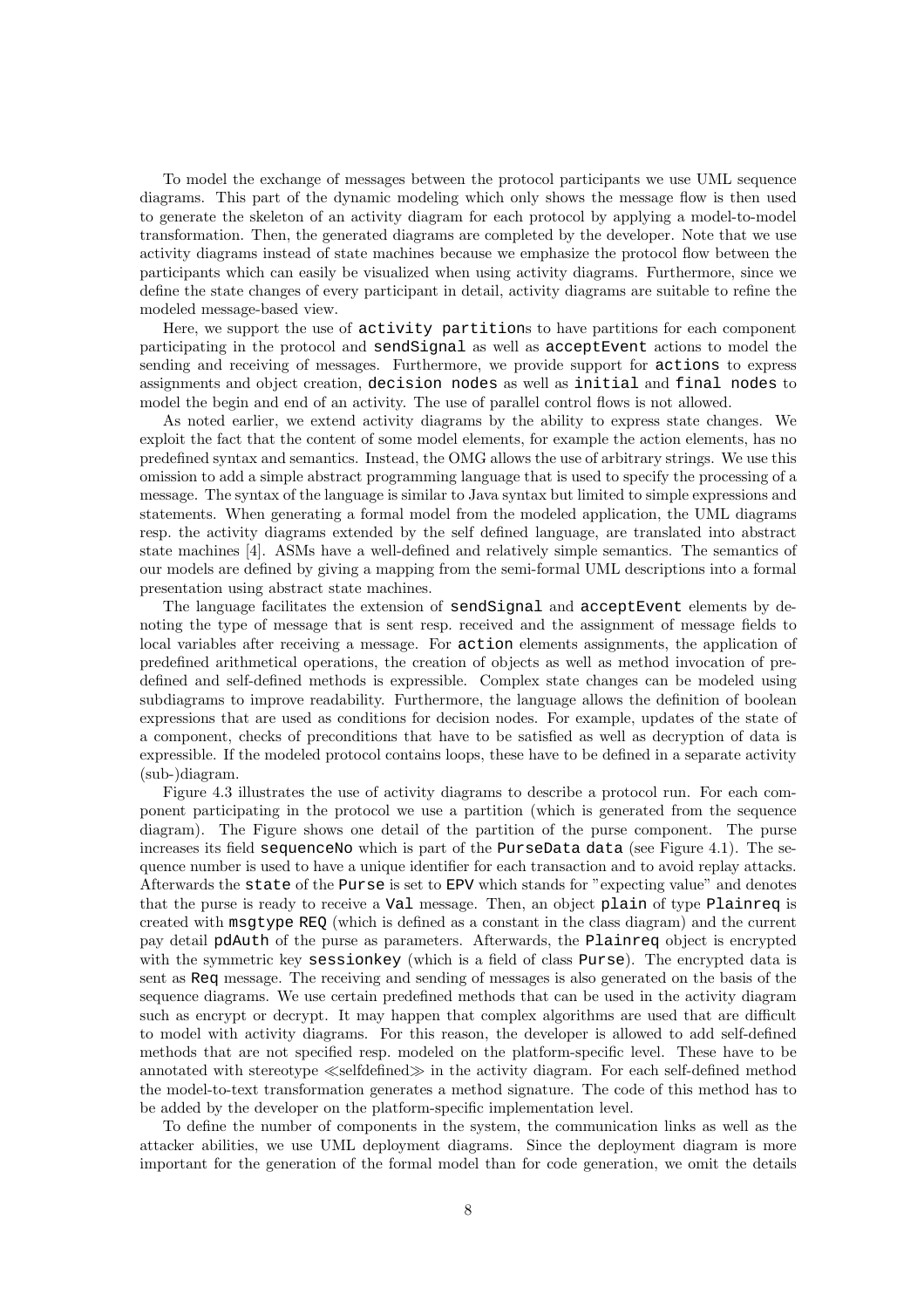

Figure 4.3: Part of the platform-independent activity diagram of the Mondex application

and refer to [21].

#### 4.2 Platform-specific Models

The platform-independent models are transformed into different platform-specific models. For each component of the distributed system we generate one platform-specific model that is later used to automatically generate code. This platform-specific view contains the parts of the system under development that are relevant for the component. Furthermore, some platform-specific details are added by the transformation function. For example, associations annotated with stereotype  $\ll$ list $\gg$  in the platform-independent model are realized by arrays. Also, constructor signatures are added in the class diagram. The activity diagram models are refined to models containing JavaCard code. Another aspect that has to be handled is the retrenchment of the abstract primitive type Number used in the platform-independent model to platform-specific types. JavaCard only supports the primitive types boolean, short and byte. The use of e.g. integers, characters as well as strings is not possible. By transforming the platform-independent model into a platformspecific model for the smartcard, all fields of abstract type String are replaced by byte arrays, e.g. ascii representation. All fields of abstract type Number are replaced by the primitive Java type short. If the developer prefers to use bytes for some fields, he is allowed to change this default type to byte in the platform-specific model. For example, the sequenceNo of a Purse, stored in the PurseData object, is of type Number in the platform-independent class diagram. In the platform-specific model this field is transformed into a field of type short as default value. The developer may change it to byte. During a protocol run different arithmetical operations may be performed on these primitive fields. Since the JavaCard types are bounded, an over- or underflow may occur. To prevent this, we add checks for over- and underflow for each arithmetical operation. For example, if two values are added we check if the result is within the valid range. If an over- or underflow is caused, an exception is thrown. If an expression within the program consists of more than one arithmetical operation, a range check is added for each operation. The checking methods for addition, subtraction, multiplication, division and remainder are applicationindependent and have to be implemented only once. To avoid replay attacks, for every transaction of money a different sequenceNo is used. Thus, for each transfer of money the sequenceNo field is incremented on both purses. In the platform-specific model, we add a method call of method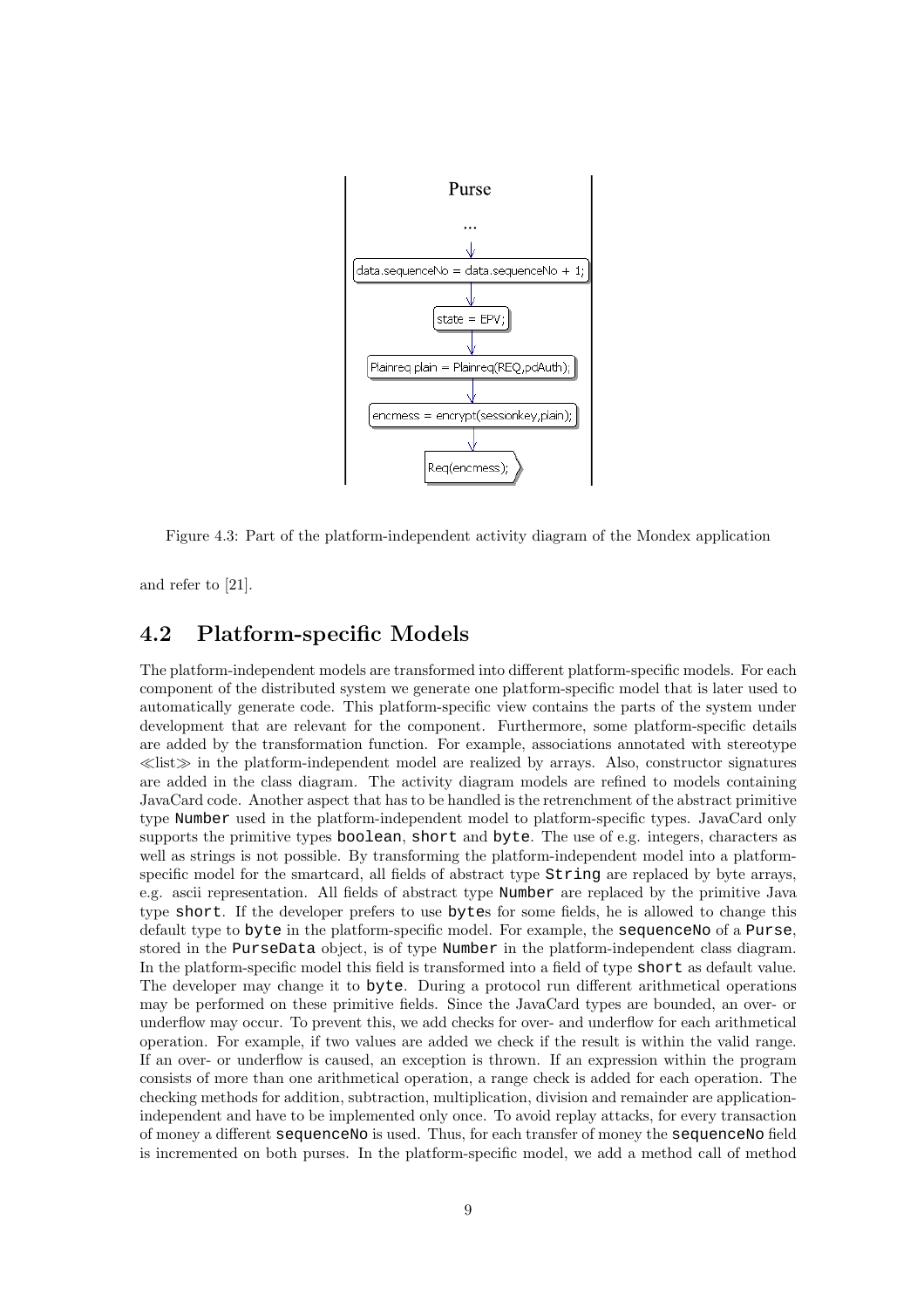rangeCheckAdd(short  $x$ , short y) that checks if the addition of 1 to the sequenceNo causes an over- or underflow.

```
public static void rangeCheckAdd(short x, short y){
if(x > 0 & y > 0 & (short)(x+y) < 0){
  ISOException.
    throwIt(ISO7816.SW_CONDITIONS_NOT_SATISFIED); \}if(x < 0 & y < 0 & ( short)(x+y) >= 0){
  ISOException.
    throwIt(ISO7816.SW_CONDITIONS_NOT_SATISFIED);}
```
Since JavaCard does not support integers, it is not possible to check whether the result of the addition is greater than the maximal short value, e.g. 32767. If the addition causes an overflow, the resulting short value will be less than zero. To be consistent to the formal model we have to ensure that the JavaCard program behaves in the same way as the formal specification given as abstract state machine. For this reason, when adding a range check in the JavaCard program, we do the same in the ASM model although the formal model uses unbounded integers. The checks in the formal model are realized by testing if the arithmetic operation produces an output that is within a valid range. Another platform-specific detail that is added by the developer is the specification of the used encryption algorithm, padding scheme etc. These information are added in the activity diagram models. Since the cryptographic operations are modeled as abstract operations in the formal model, the addition of these information does not cause any inconsistencies neither with the formal model nor with the platform-independent model.

To model our applications with UML and to define our UML profile we use the modeling tool Magic Draw. To implement our model-to-model transformations we use operational QVT, for model-to-text transformations we make use of the language XPand. Both transformation languages are part of the Eclipse Modeling Project [8].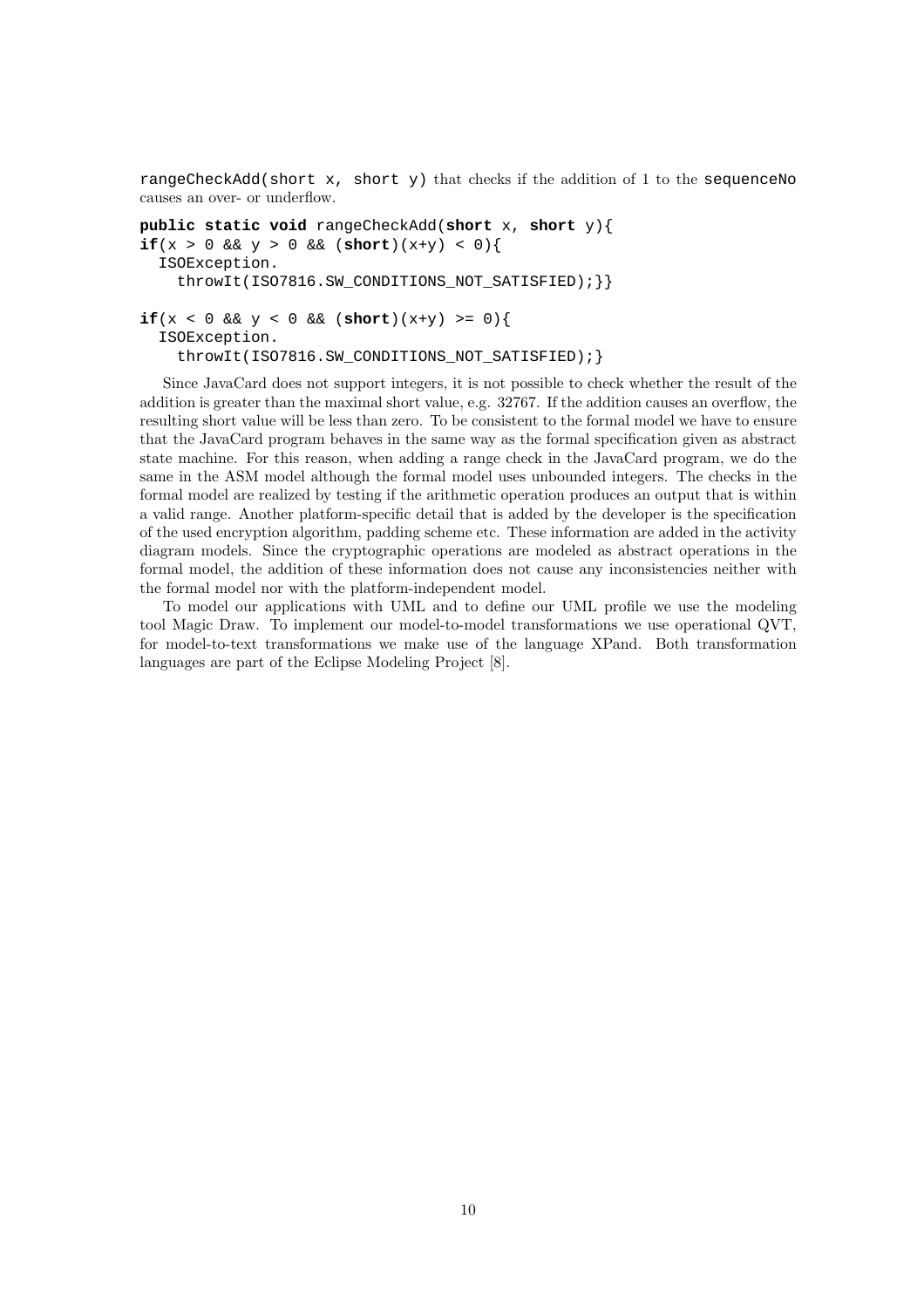# Chapter 5 Automated Generation of Code

Programming smartcards (with JavaCard) is different from programming Java with J2SE. Although JavaCard is a subset of Java, coding techniques differ a lot. JavaCard programs are usually not written in an object-oriented manner. Typically, Java syntax is used to manipulate byte arrays directly omitting object-oriented paradigms like modularization and encapsulation. In our opinion, one challenge of model-driven code generation approaches is to reduce the gap between input and target platforms. For this reason, we decided to make further use of the classes defined in the platform-independent models (and later transformed to platform-specific classes) instead of flatten out the object-oriented view of the application into a program consisting of byte array representations for each object resp. class. Thus, in our approach the class implementing the protocol steps of the cryptographic protocol operates on the data types defined in the platform-independent model by the developer.

To generate the JavaCard code of the protocol implementations we use the protocol specification given as an activity diagram. Since every protocol of the application is modeled as an activity diagram and completely specified using our protocol definition language, it is possible to generate executable code.

The JavaCard API provides several facilities to encrypt data, create digital signatures or generate hash values. The cryptographic operations are implemented on byte arrays. That is, the data to be encrypted resp. signed or hashed has to be converted into a byte array representation before applying the cryptographic operation. That is, all data types annotated with stereotype ≪plaindata≫ in the class diagram have to be converted into a byte array representation before applying the encryption operation. To accomplish this, we add methods for encoding and decoding of plain data objects that follow the same rules as the en- and decoding of message objects. Then, we define a decrypt operation that returns an object of type plain data. If the decryption fails or the decrypted byte array is not a valid representation of an object of type plain data the return value is null. Referring to the class diagram (see Figure 4.2) and the activity diagram (see Figure 4.3) a Plainreq object is encrypted by transforming it into a byte array and applying a JavaCard method that returns the encrypted value as a byte array. If the application stores an encrypted value, this is done using a special data type EncData that just contains the encrypted byte array.

Listing 5.1 shows the JavaCard code (of class Purse) that is generated from the part of the activity diagram shown in Figure 4.3. In line 2 the sequenceNo of the PurseData with name data is incremented. Before, it is checked if the addition of 1 causes an overflow by calling the method rangeCheckAdd(short x, short y). Then, the state of the purse is set to EPV. In a next step, the sending of a Req message is prepared (line 5). An object plain of type Plainreq is requested from the ObjectStore. The ObjectStore preallocates all required messages needed for protocol execution at the initialization phase. Then, the plain object is encrypted with the sessionkey, which is a field of the Purse class. The returned object is of type EncData which has one field of type byte array that contains the encrypted result of the operation. The EncData object is requested from the ObjectStore within the encrypt method. Afterwards, the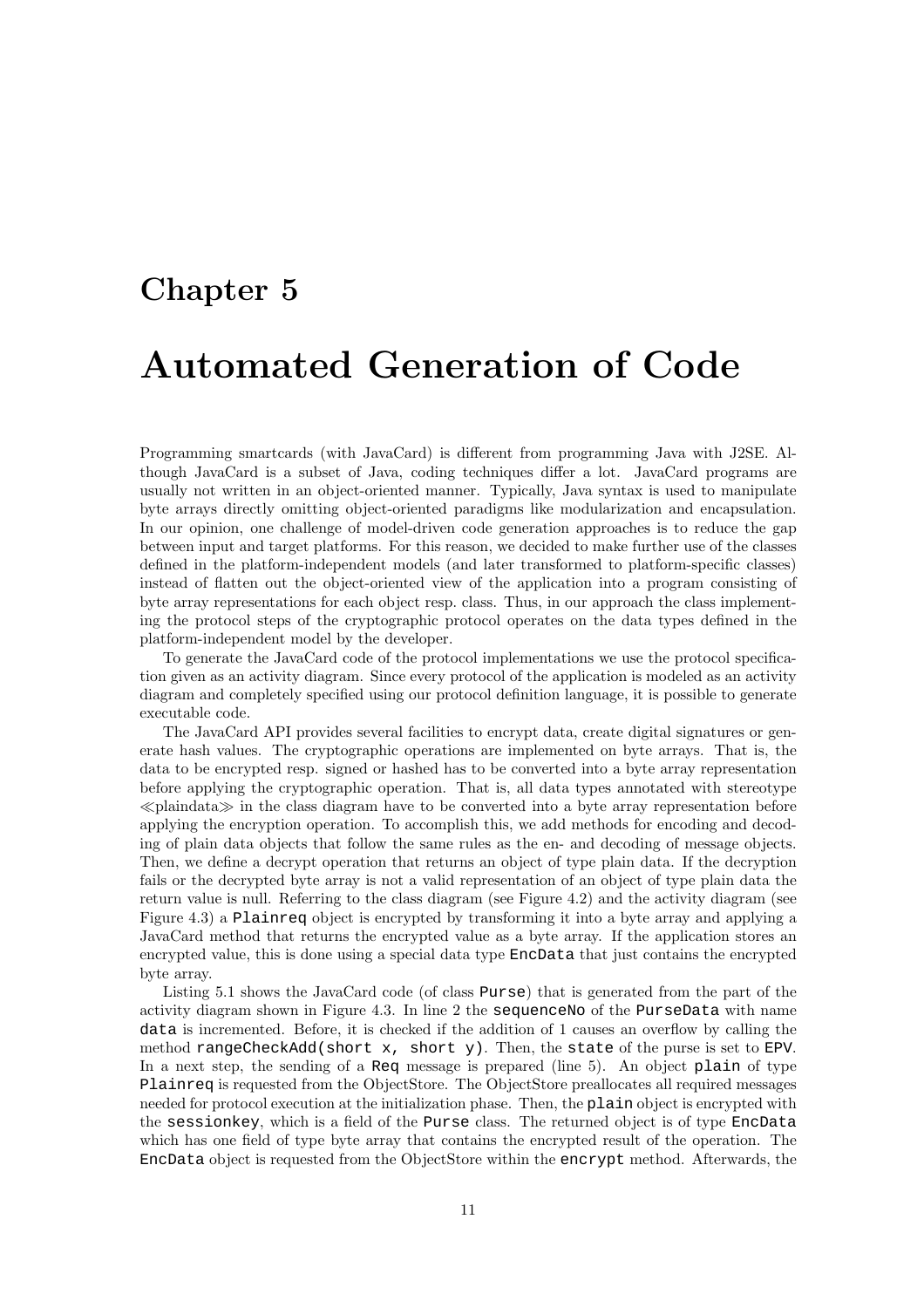```
1 Checker.rangeCheckAdd(data.sequenceNo, (short)1);
2 data.sequenceNo = (short)(data.sequenceNo + 1);
3 state = EPV;
4
5 Plainreq plain = ObjectStore.
6 newPlainreq(Constants.PLAINREQ,pdAuth);
7 EncData encmess = (EncData) Crypto.
8 encrypt(sessionkey, plain);
9
10 Message outmsg = ObjectStore.newReq(encmess);
11 comm.sendMsg(outmsg);
12 ObjectStore.returnEncData(encmess);
13 encmess = null;
14 ObjectStore.returnPlainData(plain);
15 plain = null;
16 ObjectStore.returnMessage(outmsg);
17 outmsg = null;
           Listing 5.1: JavaCard code generated from the activity diagram
```
ObjectStore is asked for a Req message that contains the encrypted value (line 10). The returned message is sent using the sendMsg(Message msg) method of the communication interface comm which encodes the outmsg into a byte array representation. This byte array is written into the output buffer. The content of this buffer is sent to the terminal at the end of the protocol step. Then, the requested objects are returned to the ObjectStore (line 12,14 and 16) and the references pointing at this object are set to null. The encrypt method as well as the sendMSg method do not change the values of the fields of the objects plain and encmess and do not store these objects or field values without copying it. Otherwise, there would exist references to objects that were returned to the store and therefore "free". Furthermore, when receiving a new Plainreq object from the ObjectStore (line 5), the passed PayDetails pdAuth has to be copied to the Plainreq field pd (see Figure 4.2) because otherwise a reference to the pdAuth object of the Purse class would exist. If the Plainreq object is later returned to the ObjectStore, the store would manage this object with reference to the PayDetails pdAuth and may issue the Plainreq object again. This may cause side effects.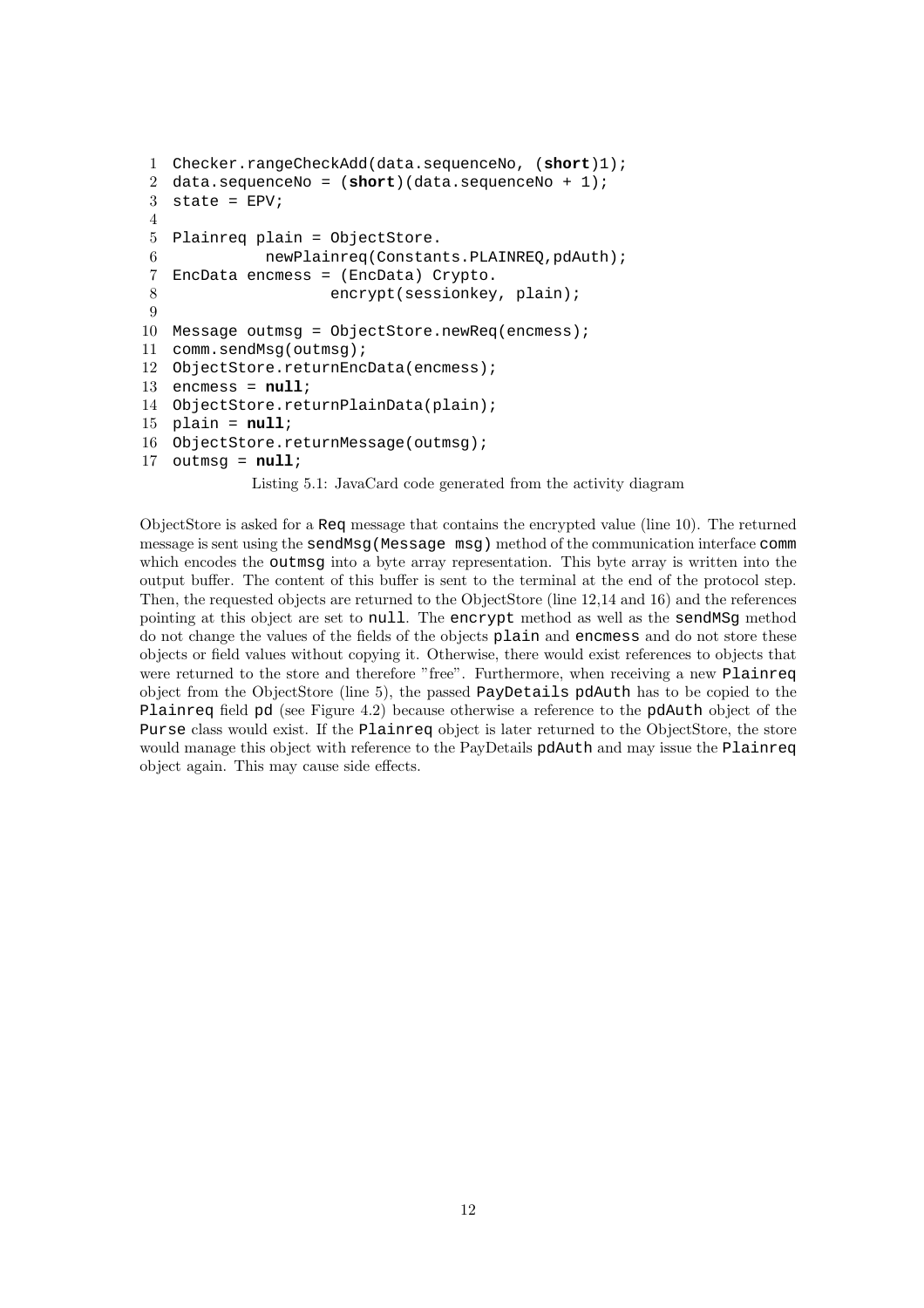# Chapter 6 Related Work

The most closely related work is UMLSec developed by Jan Jürjens  $[17]$ . To model securitycritical systems with UML and to prove that several (predefined) security properties hold for the modeled system, Jürjens defines a UML profile. Using the profile, properties such as secrecy and integrity as well as role-based access control are expressible. Jürjens provides tool support for verifying properties by linking the UML tool to a model checker resp. automated theorem prover. Moreover, model-based testing and non-interference analysis is part of the approach. In [3] the employment of the UMLSec approach in an industrial context is presented. The security properties mainly addressed in UMLSec are those standard properties which are expressible by using the predefined stereotypes. The generated formal model reflects an abstract view of the parts of the application that are required for verification. In our approach we generate a formal model of the entire application which can be used to express and verify application-dependent properties such as "No money can be created within the Mondex application". Another difference is the integrative aspect of our approach. We aim to generate secure code as well as a formal model for verification whereas Jürjens mainly focuses on the generation of a formal model and, based on this model, to verify security aspects.

In [18] another approach of the same author is presented. Here, an implementation of an application is written in Java (by hand). Then, the code is translated into an abstract model of the application. The generated abstract model is used to prove security properties using an automated theorem prover. The approach is evaluated by two case studies, an electronic purse system and an implementation of the TLS protocol.

Basin et al. [2] [20] present a model-driven methodology for developing secure systems which is tailored to the domain of role-based access control. The aim is to model a component-based system including its security requirements using UML extension mechanisms. To support the modeling of security aspects and of distributed systems several UML profiles are defined. Furthermore, transformation functions are defined that translate the modeled application into access control infrastructures. The platforms for which infrastructures are generated, are Enterprise JavaBeans, Enterprise Services for .Net as well as Java Servlets.

In [19] Kuhlmann et al. model the Mondex system with UML. Only static aspects of the application including method signatures are defined by using UML class diagrams. To specify the security properties that have to be valid the approach uses the object constraint language. The defined constraints are checked using the tool USE (UML-based Specification Environment). USE validates a model by testing it, i.e. it generates object diagrams as well as sequence diagrams of possible protocol runs. The approach neither considers the generation of code nor the use of formal methods to prove the security of the modeled application. The models are only validated by testing.

Deubler et al. present a method to develop security-critical service-based systems [7]. For modeling and verification the tool AutoFocus [5] is used. AutoFocus is similar to UML and facilitates the modeling of an application from different views. Moreover, the tool is linkable to the model checker SMV. The approach focuses on the specification of an application with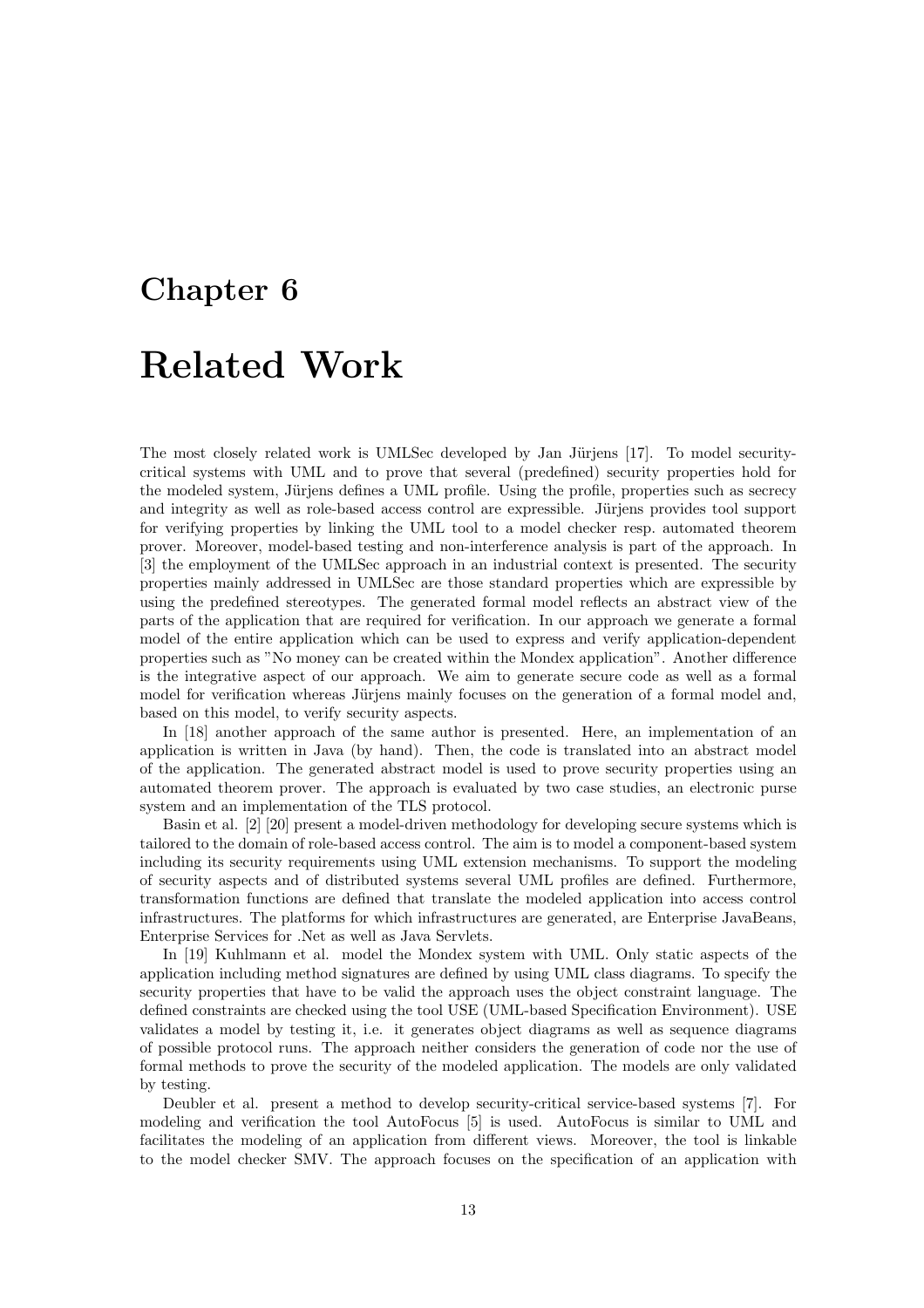AutoFocus and, in a next step, the generation of SMV input files and formal verification using SMV. The generation of secure code is not part of the approach.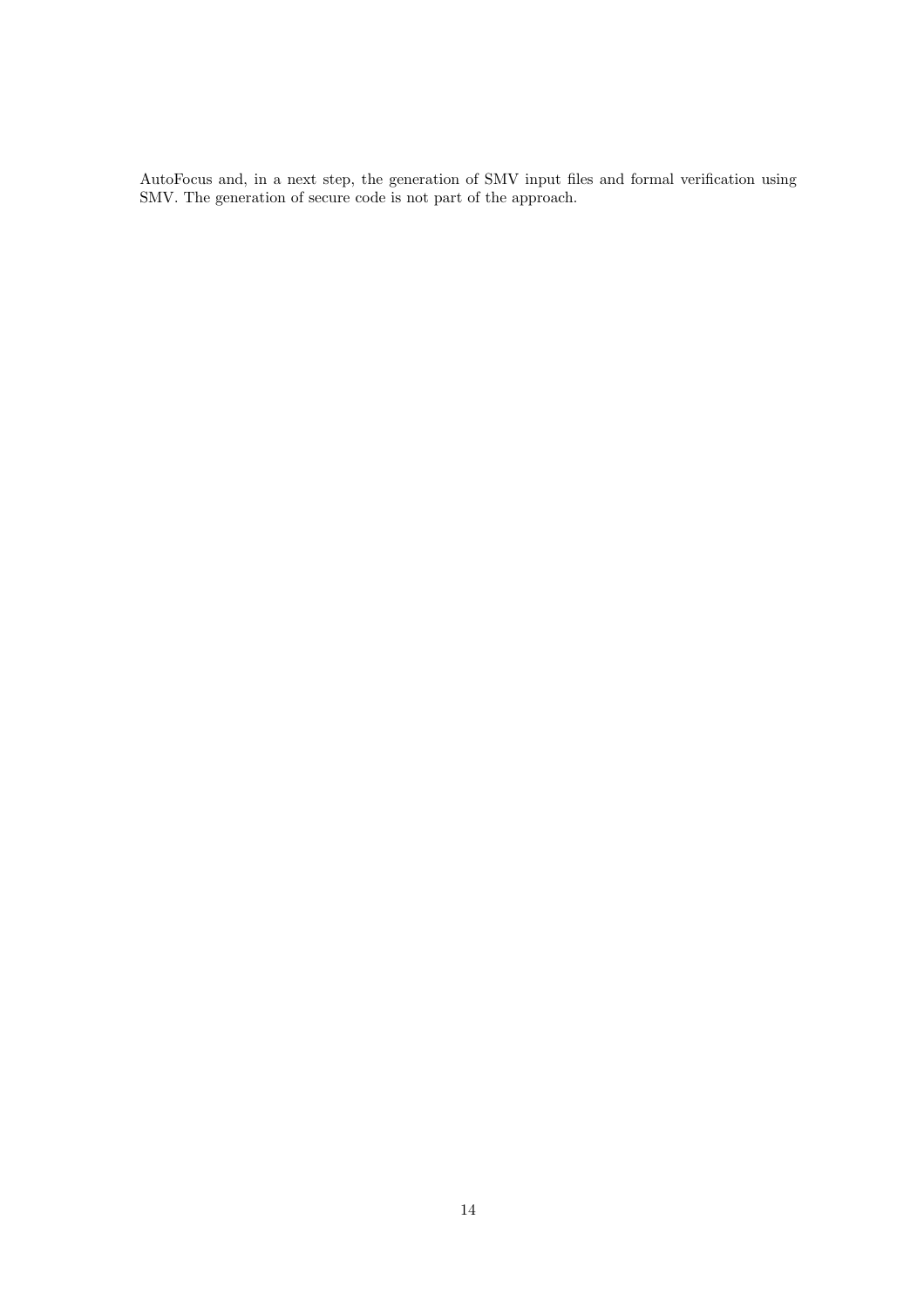# Chapter 7 Conclusion and Outlook

We presented a model-driven approach for the development of security-critical distributed applications. Our goal is to generate both, an implementation and a formal model, from the same platform-independent model to assure correctness and security of the code with respect to the formal model simply by construction. Security properties can be verified on the formal model, for which we already developed a suitable verification approach. This paper presented the transformation of platform-independent models into executable code by using additional platform-specific models. The current methodology focuses on JavaCard applications and can be applied to all security-critical smartcard applications. Our goal is to further extend the approach to be able to cope with more complex distributed systems, e.g using Web Services. Our long-term goal is to develop a model-driven approach where we are able to carry over the security properties to the application code in terms of formal refinement.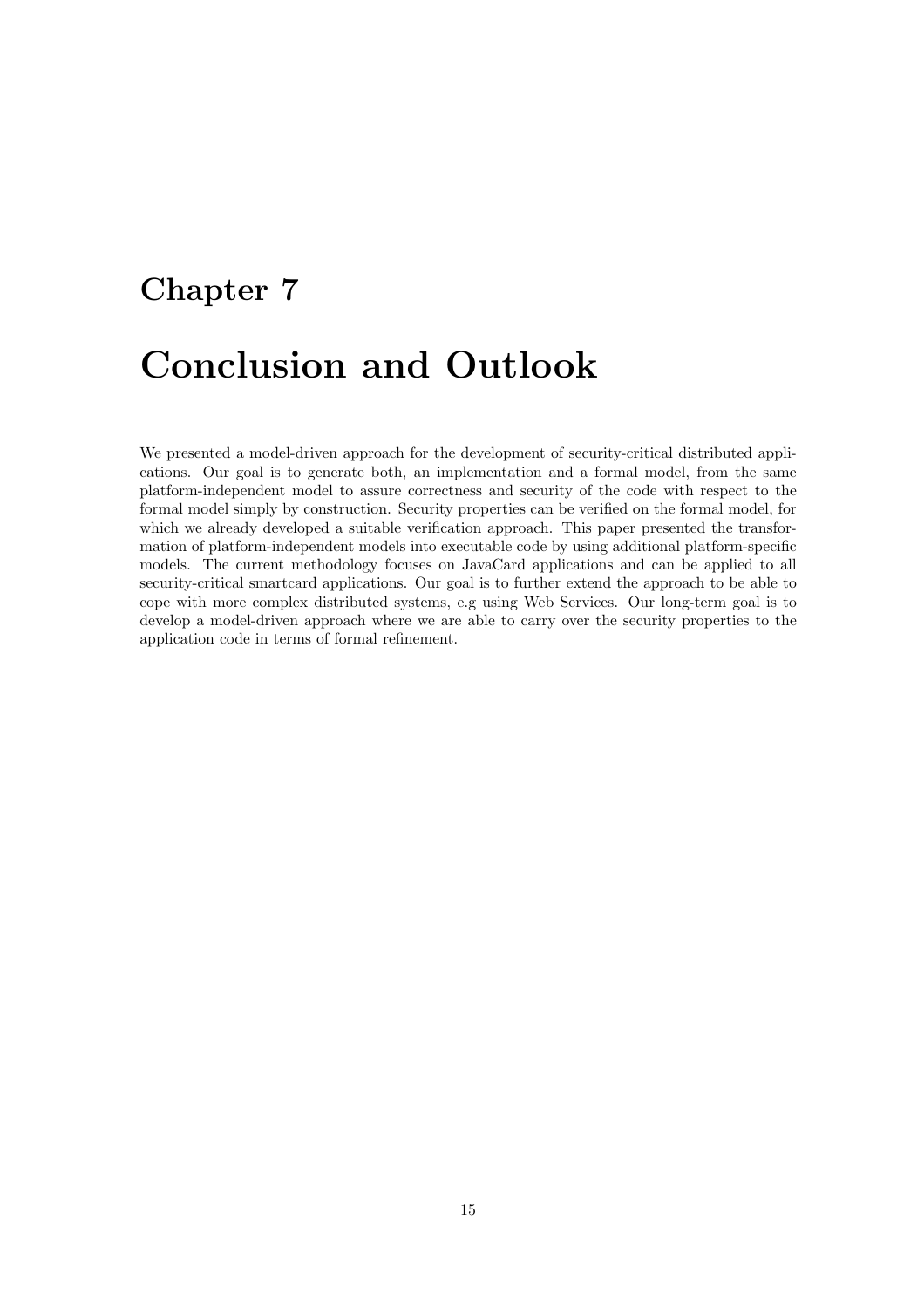## Bibliography

- [1] M. Balser, W. Reif, G. Schellhorn, and K. Stenzel. KIV 3.0 for Provably Correct Systems. In Current Trends in Applied Formal Methods, LNCS 1641. Boppard, Germany, Springer-Verlag, 1999.
- [2] David A. Basin, Jürgen Doser, and Torsten Lodderstedt. Model Driven Security: From UML Models to Access Control Infrastructures. ACM Transactions on Software Engineering and Methodology, pages 39–91, 2006.
- [3] Bastian Best, Jan Jürjens, and Bashar Nuseibeh. Model-Based Security Engineering of Distributed Information Systems Using UMLsec. In 29th International Conference on Software Engineering (ICSE 2007), pages 581–590. IEEE Computer Society, 2007.
- [4] E. Börger and R. F. Stärk. Abstract State Machines—A Method for High-Level System Design and Analysis. Springer-Verlag, 2003.
- [5] Manfred Broy, Franz Huber, and Bernhard Schätz. AutoFocus Ein Werkzeugprototyp zur Entwicklung eingebetteter Systeme. Informatik, Forschung und Entwicklung, 14(3):121–134, 1999.
- [6] UK ITSEC Certification Body. UK ITSEC SCHEME CERTIFICATION REPORT No. P129 MONDEX Purse. Technical report, UK IT Security Evaluation and Certification Scheme, 1999. URL: http://www.cesg.gov.uk/site/iacs/itsec/media/ certreps/CRP129.pdf.
- [7] Martin Deubler, Johannes Grünbauer, Jan Jüriens, and Guido Wimmel. Sound development of secure service-based systems. In Proceedings of the 2nd International Conference on Service Oriented Computing, pages 115–124. ACM, 2004.
- [8] Eclipse Modeling Project. http://www.eclipse.org/modeling/.
- [9] H. Grandy, R. Bertossi, K. Stenzel, and W. Reif. ASN1-light: A Verified Message Encoding for Security Protocols. In Software Engineering and Formal Methods, SEFM. IEEE Press, 2007.
- [10] H. Grandy, M. Bischof, G. Schellhorn, W. Reif, and K. Stenzel. Verification of Mondex Electronic Purses with KIV: From a Security Protocol to Verified Code. In FM 2008: 15th Int. Symposium on Formal Methods. Springer LNCS 5014, 2008.
- [11] H. Grandy, D. Haneberg, W. Reif, and K. Stenzel. Developing Provably Secure M-Commerce Applications. In Günter Müller, editor, Emerging Trends in Information and Communication Security (ETRICS), volume 3995 of LNCS, pages 115–129. Springer, 2006.
- [12] H. Grandy, K. Stenzel, and W. Reif. A Refinement Method for Java Programs. In Formal Methods for Open Object-Based Distributed Systems (FMOODS), volume 4468 of LNCS. Springer, 2007.